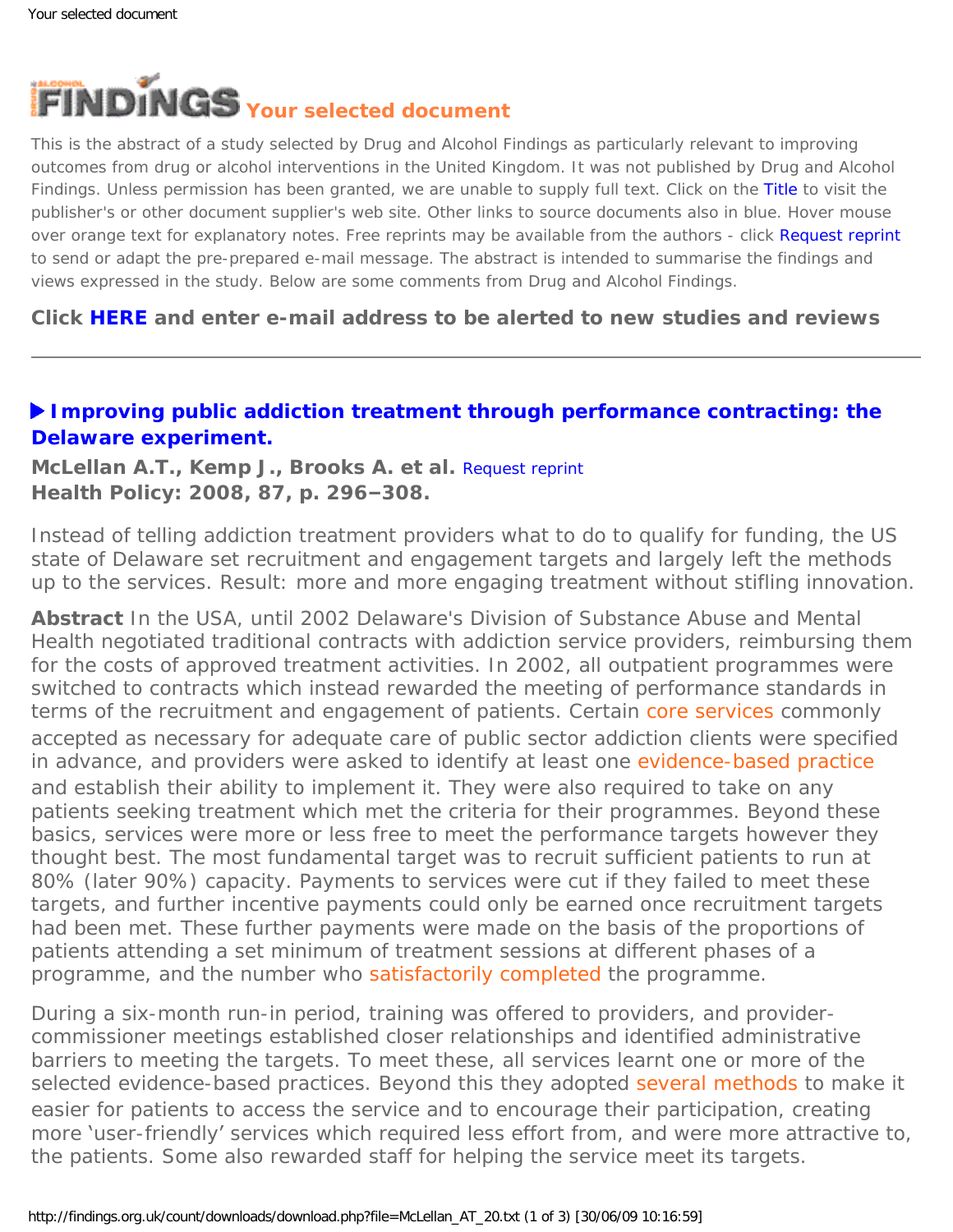One service failed the requirements and withdrew from the contract. The remainder increased their capacity and rapidly increased the proportion of treatment slots which were filled, resulting overall in an 87% increase between 2001 to 2006 in the average number of patients in treatment. If anything, services were extended to a more severely problematic caseload. Recruitment targets were met without resort to recycling the same patients through multiple episodes of care. There was also considerable progress in encouraging patients to attend treatment sessions

The researchers concluded that properly designed, programme-based contract incentives are feasible to apply, welcomed by programmes and may help set the financial conditions necessary to implement other evidence-based clinical efforts, furthering the overall goal of improving addiction treatment.

FINDINGS Readers working in English drug treatment services will be keenly aware of the relevance of these findings to current arrangements which make funding contingent on the numbers of patients who satisfactorily complete treatment or stay for at least 12 weeks.

The main interest of the study is that it featured a payment system which (beyond certain basics) did not mandate certain activities or quality standards, but instead left it to the services to decide how to meet recruitment and engagement targets. This strategy could be applied regardless of the particular targets to which payments are linked. The authors report that it was widely appreciated as respectful of the staff's judgment, responsibility and clinical expertise. Instead of establishing uniform pre-set programmes, the result was to stimulate innovation and creativity. Services also had much to gain from sharing their ideas and experiences, so the system encouraged collaboration rather than competition. After the study ended this was extended through new contracts which rewarded services for arranging post-detoxification transfer to outpatient rehabilitation.

A key limitation is that the study was unable to test whether improved recruitment and engagement really did help resolve substance use problems more widely and more fully than would have been the case without those improvements. In general people in need of addiction treatment do better if they get it and if they participate more fully in that treatment, but the relationships are often loose. In particular, studies often find that treatment participation and [retention](#page-0-0) are unrelated or only poorly related to posttreatment substance use. Initiatives which improve engagement may have no noticeable effect on outcomes. The study was also unable to eliminate the possibility that other quality improvement initiatives were at least partly responsible for the observed recruitment and engagement trends. Neither is it clear to what extent data provided by services was verified. With funding contingent on hitting targets, some truth-stretching is a possibility. However, improvements such as in opening hours, refurbishment of premises, and opening new clinics, are concrete and hard to falsify. Services which were attempting to make themselves look better mainly by manipulating the figures would be unlikely to invest in such improvements. As the authors observed, from the perspective of a potential patient, the new system has more treatment venues, better proximity to the most needy populations, more convenient hours of operation, and refurbished facilities.

Despite the gains, the study also revealed the limitations of target-driven funding. The pattern of attendance improvements at different phases of treatment suggests that